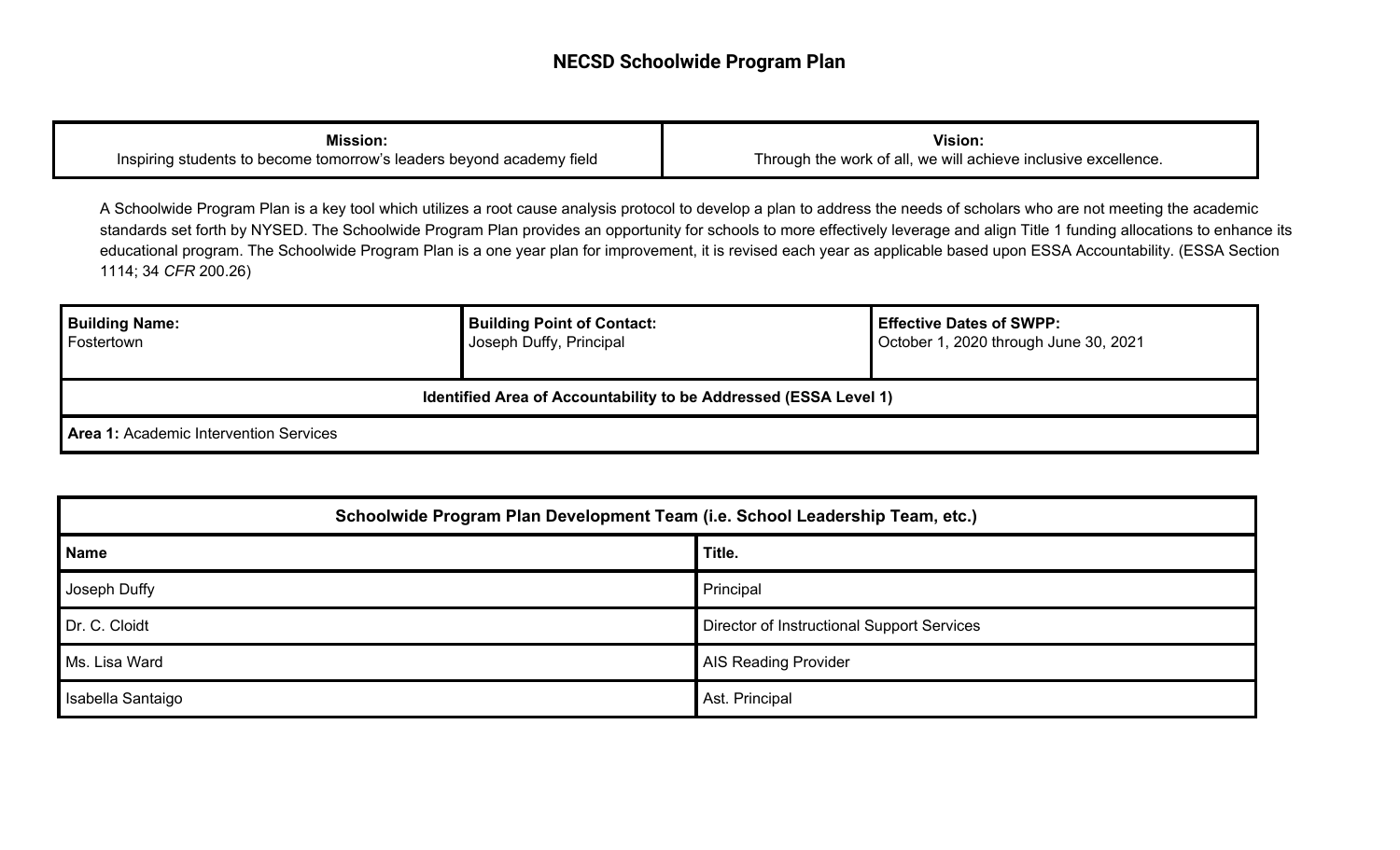| Michelle Dominguez | 3-5 AIS RDG       |
|--------------------|-------------------|
| Zoe Matthews       | AIS Math Provider |
| Jennee Coleman     | 4th Grade Teacher |

| <b>Comprehensive Needs Assessment</b>                                                                           |                                                                                                                                                                                            |                                                                         |                 |  |  |  |
|-----------------------------------------------------------------------------------------------------------------|--------------------------------------------------------------------------------------------------------------------------------------------------------------------------------------------|-------------------------------------------------------------------------|-----------------|--|--|--|
| <b>Building Demographics</b><br>$\circ$<br>$\blacksquare$<br>$\blacksquare$<br>$\blacksquare$<br>$\blacksquare$ | <b>Enrollment Data:</b><br>Total Enrollment: 630<br><b>Black: 108</b><br>Hispanic: 324<br>Asian/Pacific Islander: 13<br>Asian: 11                                                          | Native Hawaiian/Other Pacific Islander: 2                               |                 |  |  |  |
| $\blacksquare$<br>$\blacksquare$<br>$\blacksquare$<br>п<br>$\blacksquare$<br>$\circ$                            | <b>White: 141</b><br>Multiracial: 44<br><b>Students with Disabilities: 83</b><br>English Language Learners: 37<br><b>Economically Disadvantaged:</b><br>Proficiency data:<br>■ iReady: ELA |                                                                         |                 |  |  |  |
|                                                                                                                 | <b>Grade Level</b><br>$(2019 - 2020)$                                                                                                                                                      | 2019-2020 MOY Overall<br>Placement % On or Above<br>Grade Level (Green) | <b>Scholars</b> |  |  |  |
|                                                                                                                 | K                                                                                                                                                                                          | 58%                                                                     | 65              |  |  |  |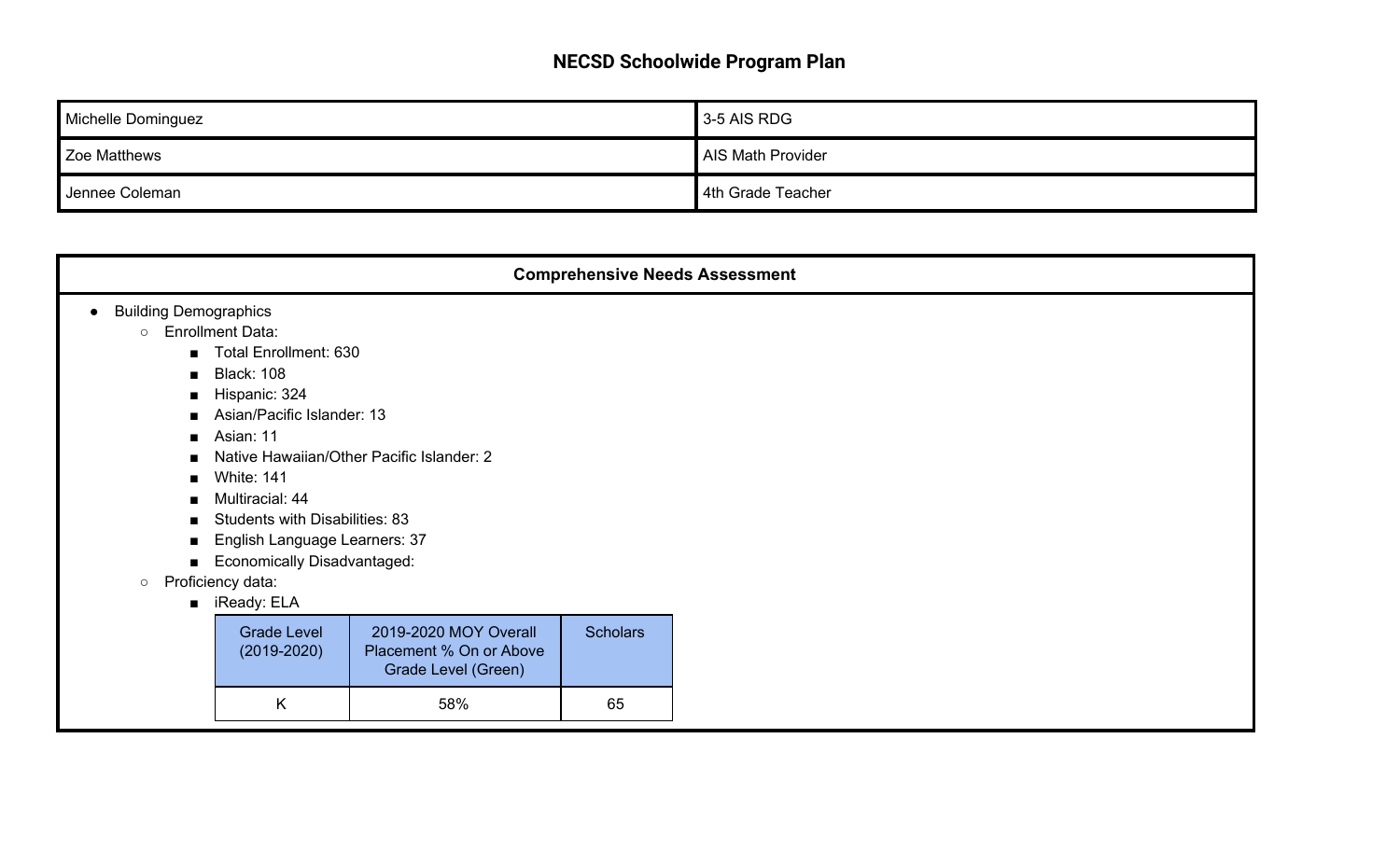|   | 49% | 55 |
|---|-----|----|
| っ | 54% | 58 |
| 3 | 61% | 63 |
|   | 41% | 41 |

■ iReady: Math

| <b>Grade Level</b><br>$(2019 - 2020)$ | 2019-2020 MOY Overall<br>Placement % On or Above<br>Grade Level (Green) | <b>Scholars</b> |
|---------------------------------------|-------------------------------------------------------------------------|-----------------|
| Κ                                     | 42%                                                                     | 47              |
|                                       | 28%                                                                     | 31              |
| 2                                     | 31%                                                                     | 33              |
| 3                                     | 27%                                                                     | 27              |
|                                       | 36%                                                                     | 36              |

- **Process Utilized for Needs Assessment** 
	- Brainstorm Meeting 9/11/20
	- Meeting with Dr. C and members 9/14/20
	- Meeting for Smart Goal development 9/16/20
	- Utilized performance data to determine students academic needs
	- 5 whys: Starting Why: Why are our scholars performing below expected proficiency levels
		- Students do not have required skills to meet grade level expectations
		- There is no explicit phonics program for primary grades
		- Inconsistent experience and professional knowledge for the explicit instruction of phonics and phonemic awareness and numeracy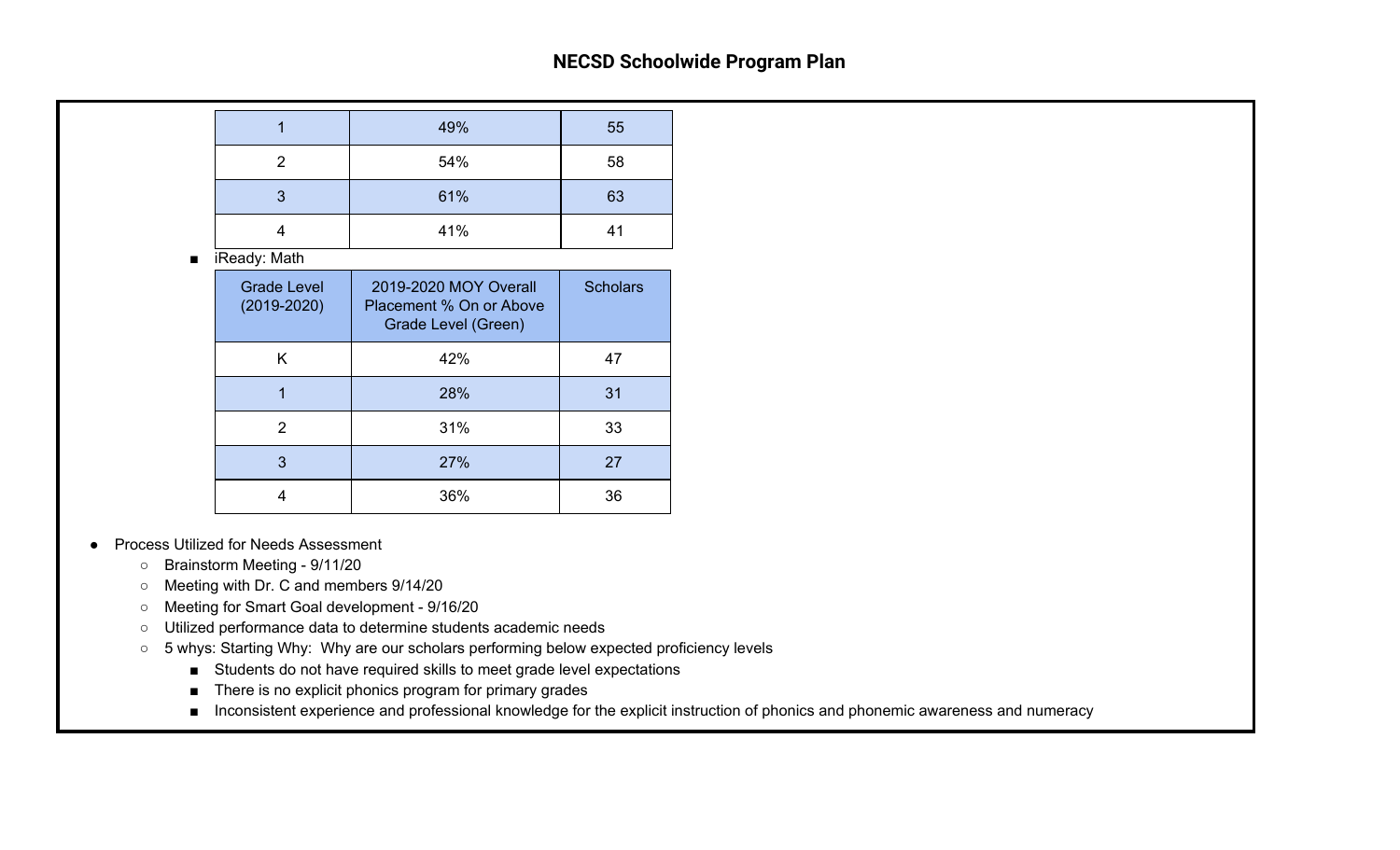- Lean professional development and understanding of foundational developmentally appropriate explicit instruction in phonics, phonemic awareness and numeracy
- **Include Strengths** 
	- Progress Monitoring
	- Student resource
	- Student Inventory data based on RDG/Math Formal assessments
	- Research strategies delivered for gap areas of scholars through teacher driven lesson/concepts
	- Inquiry Sheets (Classroom teacher) for instructional strategies to close gaps
	- Tier 2 and 3 Scholar Members
	- AIS staff are informal instructional leaders within grade level Collaborative Meetings
	- Building/District Level Professional Development for teachers/teaching assistants conducted by AIS staff
	- RTI support for both teachers and students
	- AIS staff are members of the RtI committee
	- Literacy/Math Family evening events
	- AIS staff provides data driven and needs based instruction
- **Identify Needs** 
	- More time to collaborate with Classroom Teachers for delivery of data based instruction
	- Time to develop, research and share best practices (Grade Team Meetings)
	- More time in schedules to work with highest needs in Math/ELA
	- Need for programs and materials that specifically address the patterns of gaps in our students skills
	- Need for specific professional development in explicit instruction in areas of phonics, phonemic awareness and numeracy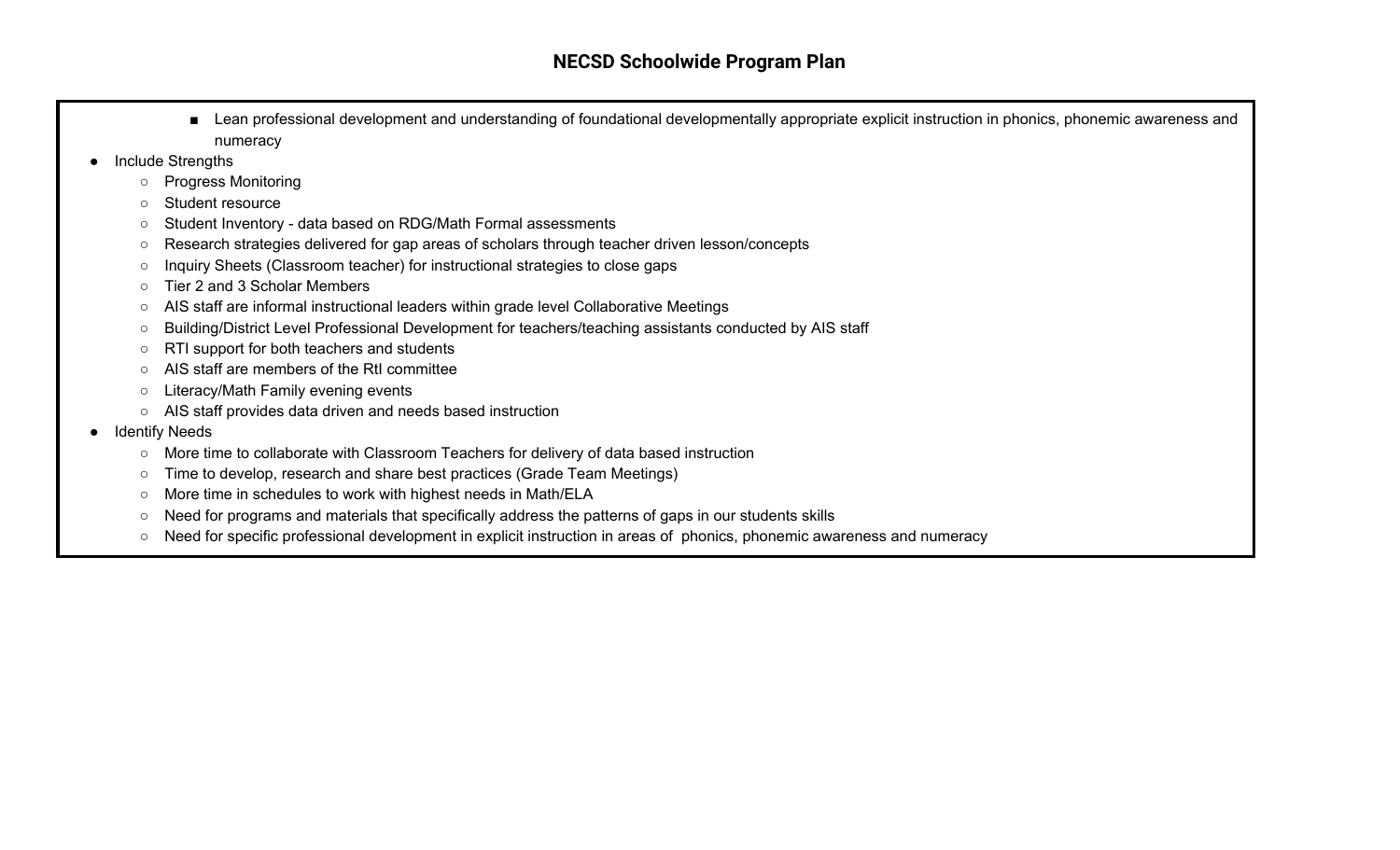| Goals:                                                      |
|-------------------------------------------------------------|
| (SMART, directly aligned to the Needs Assessments Findings) |

**Goal 1:** Increase the percentage of students who are meeting grade level expectations (green) in reading by June 2021 as measured by iReady Overall Grade-Level Placement.

| <b>Grade Level</b><br>$(2019 - 2020)$ | 2019-2020 MOY Overall<br>Placement % On or Above<br>Grade Level (Green) | <b>Scholars</b> | Grade Level<br>$(2020 - 2021)$ | <b>Goal EOY Overall</b><br>Placement % on or Above<br>Grade Level (Green) |    | Increase |
|---------------------------------------|-------------------------------------------------------------------------|-----------------|--------------------------------|---------------------------------------------------------------------------|----|----------|
| K                                     | 58%                                                                     | 65              |                                | 65%                                                                       | 73 | +8       |
|                                       | 49%                                                                     | 55              | 2                              | 56%                                                                       | 63 | $+8$     |
| $\mathcal{P}$                         | 54%                                                                     | 58              | 3                              | 61%                                                                       | 66 | $+8$     |
| 3                                     | 61%                                                                     | 63              |                                | 68%                                                                       | 70 | $+7$     |
| 4                                     | 41%                                                                     | 41              | 5                              | 48%                                                                       | 48 | $+7$     |

\*K/1/2 returns to hybrid instruction on 10/5/2020 date

Goal 2: Increase the percentage of students who are meeting grade level expectations (green) in math by June 2021as measured by iReady Overall Grade-Level Placement.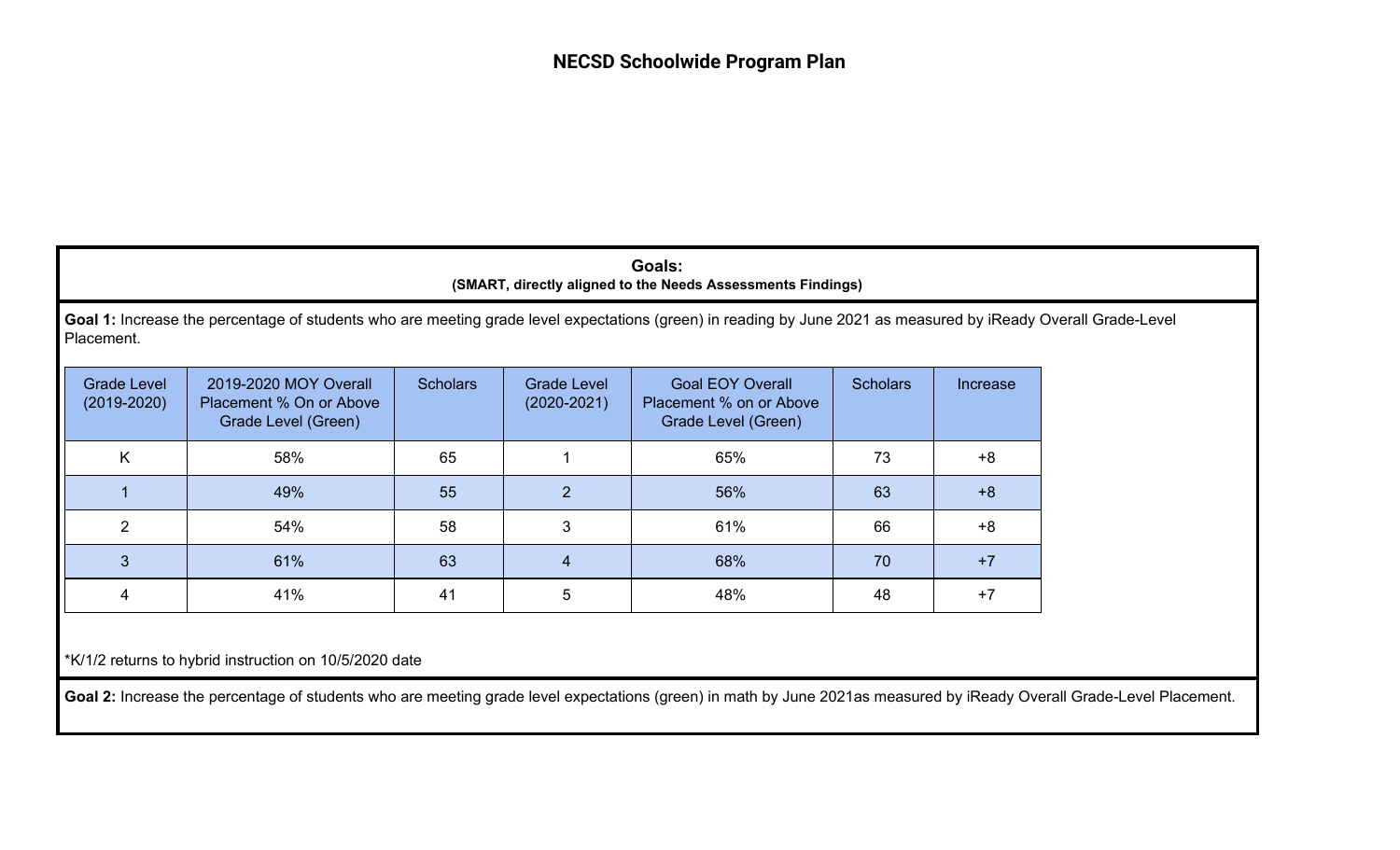| 50%<br>Κ<br>42%<br>47<br>57<br>$+10$<br>36%<br>28%<br>31<br>$\mathcal{P}$<br>40<br>$+9$ |
|-----------------------------------------------------------------------------------------|
|                                                                                         |
|                                                                                         |
| 38%<br>31%<br>33<br>38<br>ົ<br>3<br>$+5$                                                |
| 27<br>32%<br>27%<br>33<br>$+6$                                                          |
| 36%<br>42%<br>36<br>5<br>42<br>$+6$                                                     |

| Goal 1:<br>Increase the percentage of students who are meeting grade level expectations (green) in reading by June 2021 as measured by iReady Overall Grade-Level Placement.<br>*See chart above for grade specific measures. |                                                                                                                                                                                                            |  |                                                               |                                            |                                                            |                                            |  |
|-------------------------------------------------------------------------------------------------------------------------------------------------------------------------------------------------------------------------------|------------------------------------------------------------------------------------------------------------------------------------------------------------------------------------------------------------|--|---------------------------------------------------------------|--------------------------------------------|------------------------------------------------------------|--------------------------------------------|--|
| <b>Activity (action plan/strategy)</b>                                                                                                                                                                                        | <b>Measurable and Observable Anticipated</b><br><b>Responsible</b><br><b>Actual Outcomes</b><br><b>Progress</b><br>Party(ies)<br>(June 2021)<br><b>Outcomes</b><br><b>Monitoring</b><br><b>Target Date</b> |  |                                                               |                                            |                                                            |                                            |  |
|                                                                                                                                                                                                                               |                                                                                                                                                                                                            |  | <b>Change to System</b><br><b>Practice and/or</b><br>Capacity | <b>Change to Student</b><br><b>Outcome</b> | <b>Change to System</b><br><b>Practice and/or Capacity</b> | <b>Change to Student</b><br><b>Outcome</b> |  |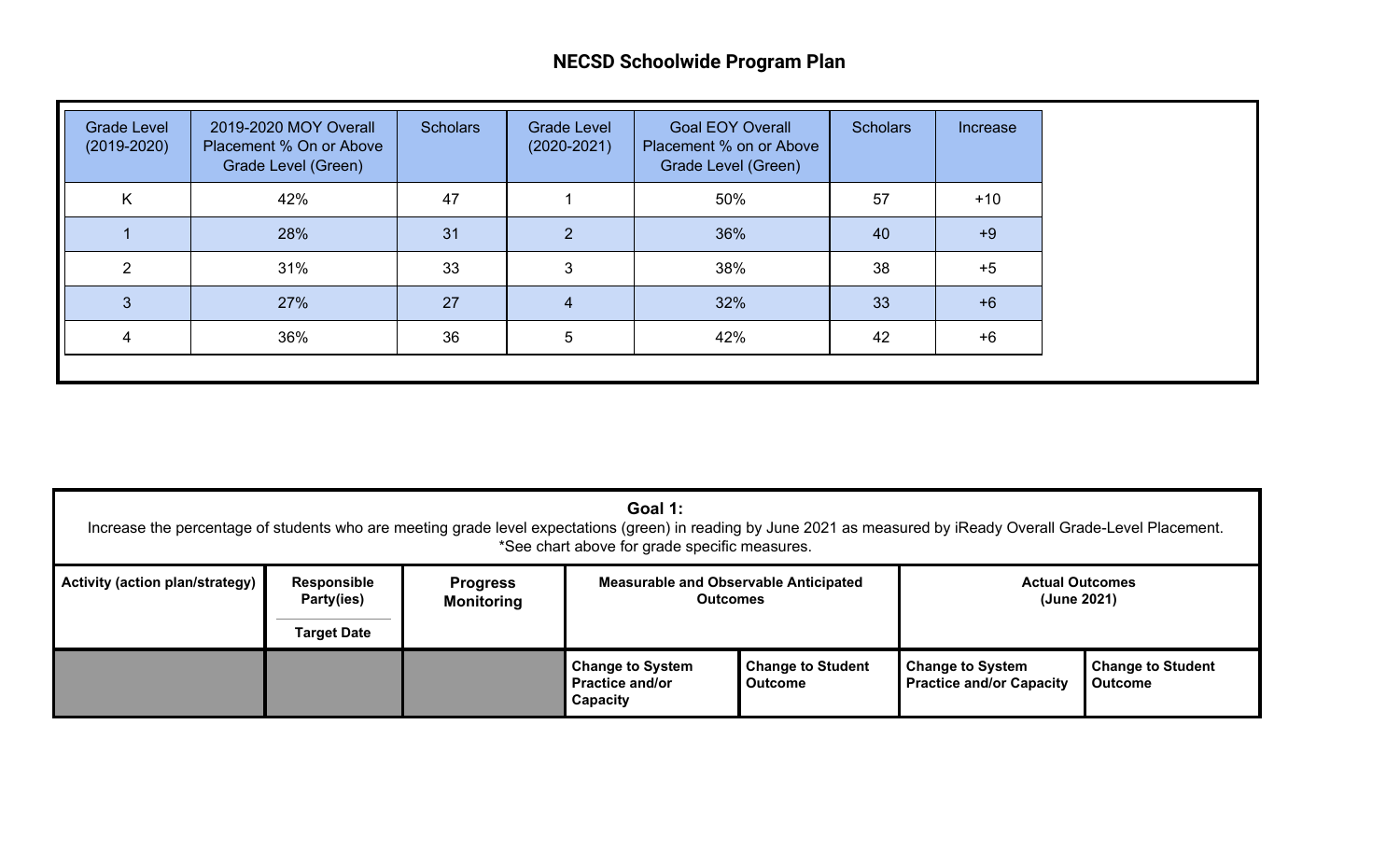| Utilize Inquiry Sheets to<br>monitor students progress<br>and track interventions                                             | <b>All Teachers</b><br>including AIS<br>Providers<br>Ongoing             | Completed Inquiry<br><b>Sheets</b>     | Systemic protocols for<br>monitor progress of<br>students at risk for not<br>meeting grade level<br>proficiency<br>expectations | Students will receive<br>targeted<br>intervention(s)<br>addressing their<br>needs to meet grade<br>level expectations |  |
|-------------------------------------------------------------------------------------------------------------------------------|--------------------------------------------------------------------------|----------------------------------------|---------------------------------------------------------------------------------------------------------------------------------|-----------------------------------------------------------------------------------------------------------------------|--|
| Formative Assessments: exit<br>slips, lesson checks,                                                                          | <b>All Teachers</b><br>including AIS<br>Providers<br>Ongoing             | Data                                   | Teachers will use<br>formative assessment<br>data to design/choose<br>instructional<br>strategies/interventions                 | Students will receive<br>targeted<br>intervention(s)<br>addressing their<br>needs to meet grade<br>level expectations |  |
| <b>Collaborative Team</b><br>Meetings/Grade Level Team<br>Meetings (Time to develop,<br>research and share best<br>practices) | <b>All Teachers</b><br>including AIS<br>Providers<br>Ongoing             | Meeting schedules,<br>agendas, minutes | <b>Ongoing Collaboration</b><br>focused on student<br>need                                                                      | Students having<br>access to research<br>based best practices<br>during instruction                                   |  |
| Develop the Collaborative<br>Team meeting structure to<br>engage in conversations<br>about interventions.                     | All Teachers<br>including AIS<br>Providers,<br>Administration<br>Ongoing | <b>Meeting Protocols</b>               | Unified meeting<br>protocols to optimize<br>meeting time focused<br>on the provision of<br>interventions                        | Increased student<br>achievement due to<br>implementation of<br>interventions                                         |  |
| <b>Professional Development</b><br>for identified strategies to<br>address student gaps                                       | <b>All Teachers</b><br>including AIS<br>Providers                        | PD schedules,<br>agendas, attendance   | Implementation of<br>identified instructional<br>strategies that were<br>taught during PD                                       | Student gap closure<br>due to<br>implementation of<br>learned identified                                              |  |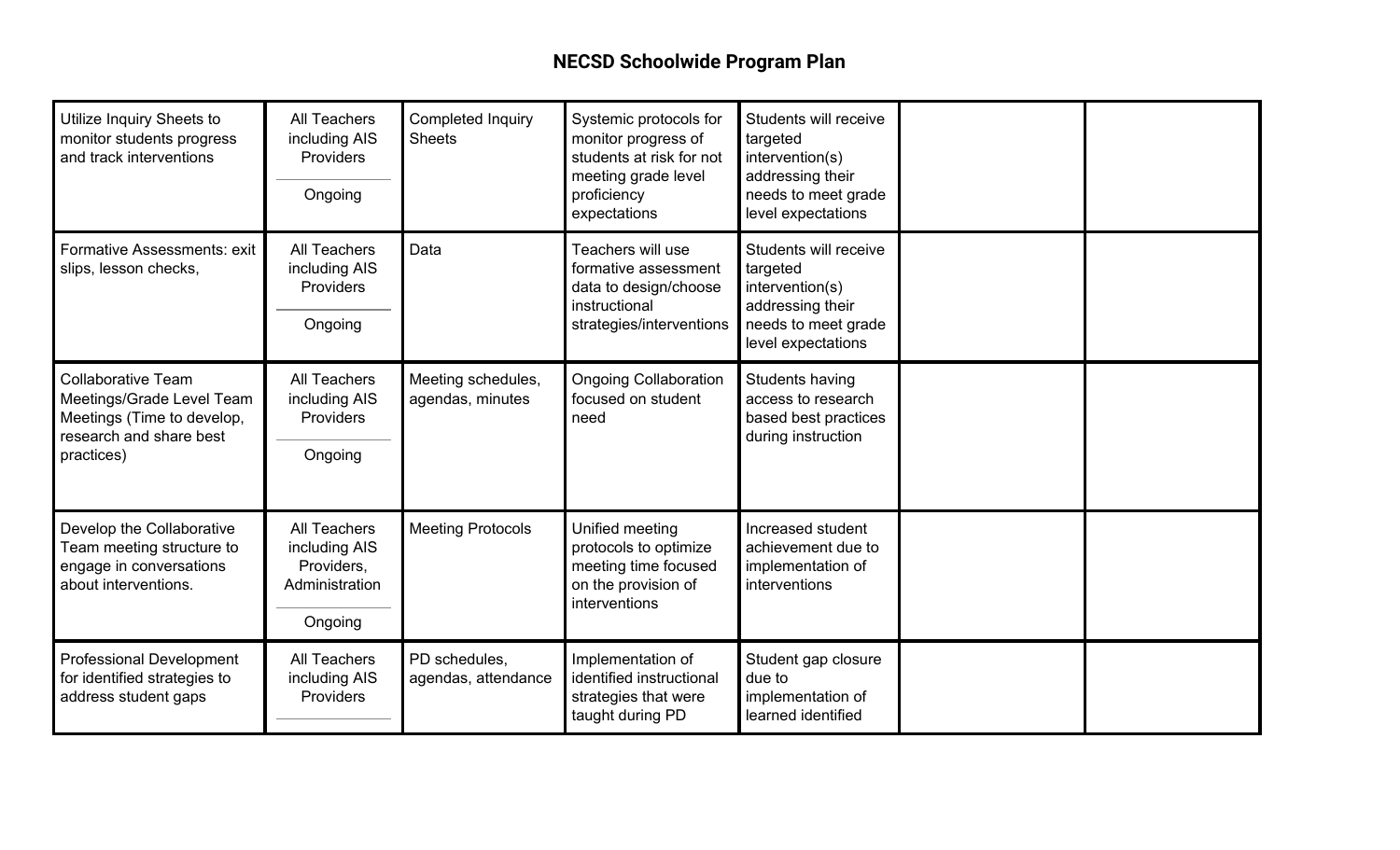| Ongoing |  | instructional |  |
|---------|--|---------------|--|
|         |  | strategies    |  |

| Goal 2:<br>Increase the percentage of students who are meeting grade level expectations (green) in math by June 2021as measured by iReady Overall Grade-Level Placement.<br>*See chart above for grade specific measure. |                                                              |                                    |                                                                                                                                 |                                                                                                                          |                                                            |                                            |  |  |
|--------------------------------------------------------------------------------------------------------------------------------------------------------------------------------------------------------------------------|--------------------------------------------------------------|------------------------------------|---------------------------------------------------------------------------------------------------------------------------------|--------------------------------------------------------------------------------------------------------------------------|------------------------------------------------------------|--------------------------------------------|--|--|
| <b>Activity (action plan/strategy)</b>                                                                                                                                                                                   | <b>Responsible</b><br>Party(ies)                             | <b>Progress Monitoring</b><br>Tool | <b>Measurable and Observable Anticipated</b><br><b>Outcomes</b>                                                                 |                                                                                                                          | <b>Actual Outcomes</b><br>(June 2021)                      |                                            |  |  |
|                                                                                                                                                                                                                          | <b>Target Date</b>                                           |                                    |                                                                                                                                 |                                                                                                                          |                                                            |                                            |  |  |
|                                                                                                                                                                                                                          |                                                              |                                    | <b>Change to System</b><br>Practice and/or<br>Capacity                                                                          | <b>Change to Student</b><br><b>Outcome</b>                                                                               | <b>Change to System</b><br><b>Practice and/or Capacity</b> | <b>Change to Student</b><br><b>Outcome</b> |  |  |
| Utilize Inquiry Sheets to<br>monitor students progress<br>and track interventions                                                                                                                                        | <b>All Teachers</b><br>including AIS<br>Providers<br>Ongoing | Completed Inquiry<br><b>Sheets</b> | Systemic protocols for<br>monitor progress of<br>students at risk for not<br>meeting grade level<br>proficiency<br>expectations | Students will<br>receive targeted<br>intervention(s)<br>addressing their<br>needs to meet<br>grade level<br>expectations |                                                            |                                            |  |  |
| <b>Formative Assessments: exit</b><br>slips, lesson checks,                                                                                                                                                              | All Teachers<br>including AIS<br>Providers<br>Ongoing        | Data                               | Teachers will use<br>formative assessment<br>data to design/choose<br>instructional<br>strategies/interventions                 | Students will<br>receive targeted<br>intervention(s)<br>addressing their<br>needs to meet<br>grade level<br>expectations |                                                            |                                            |  |  |